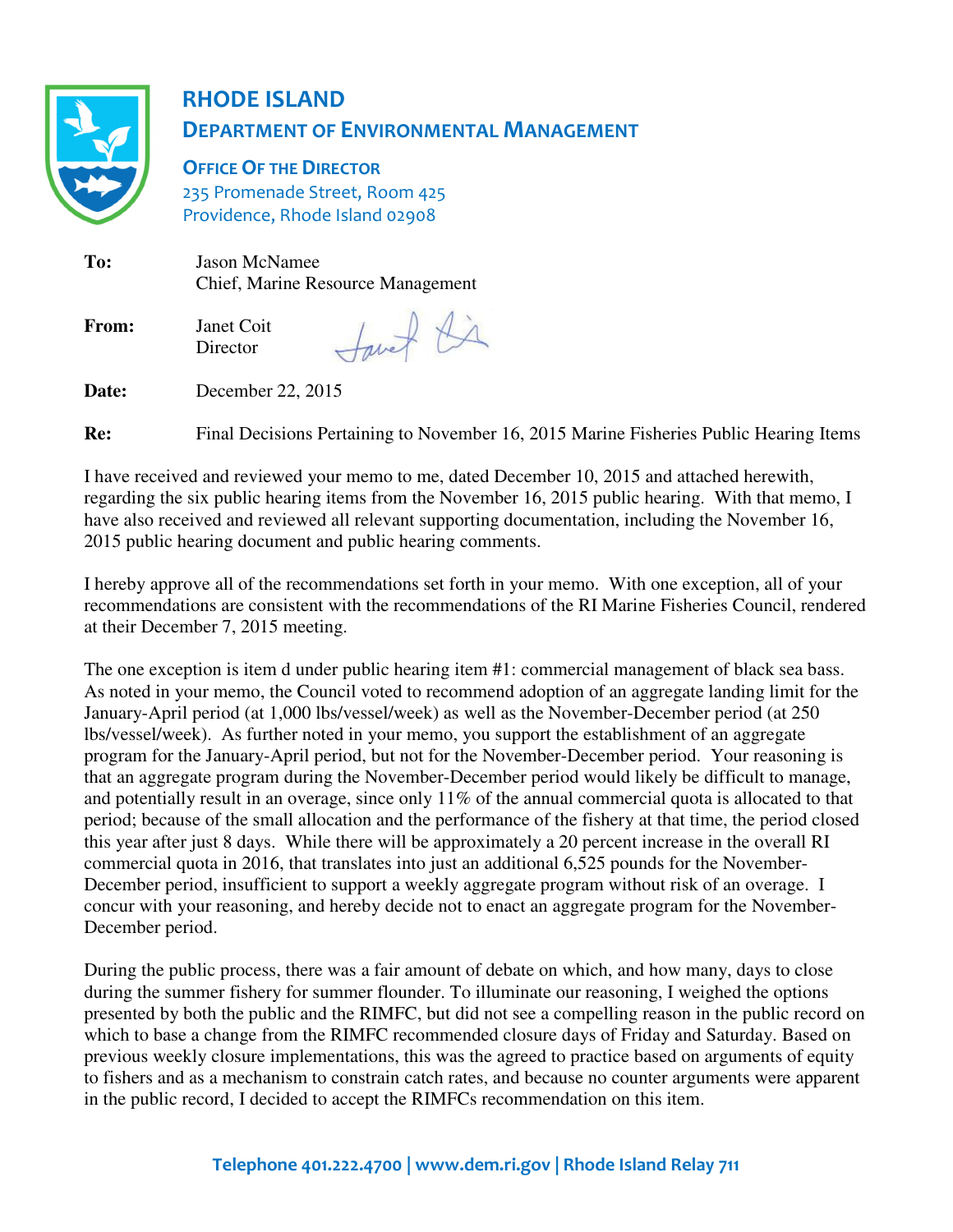Lastly, in concurrence with the Council's recommendation regarding commercial black sea bass and summer flounder, I understand that Marine Fisheries agrees to abide by the explicit advice given by the RIMFC to not drop below 50 lbs/day in our possession limit modification procedures, consistent with our status quo policy. I agree.

Thank you.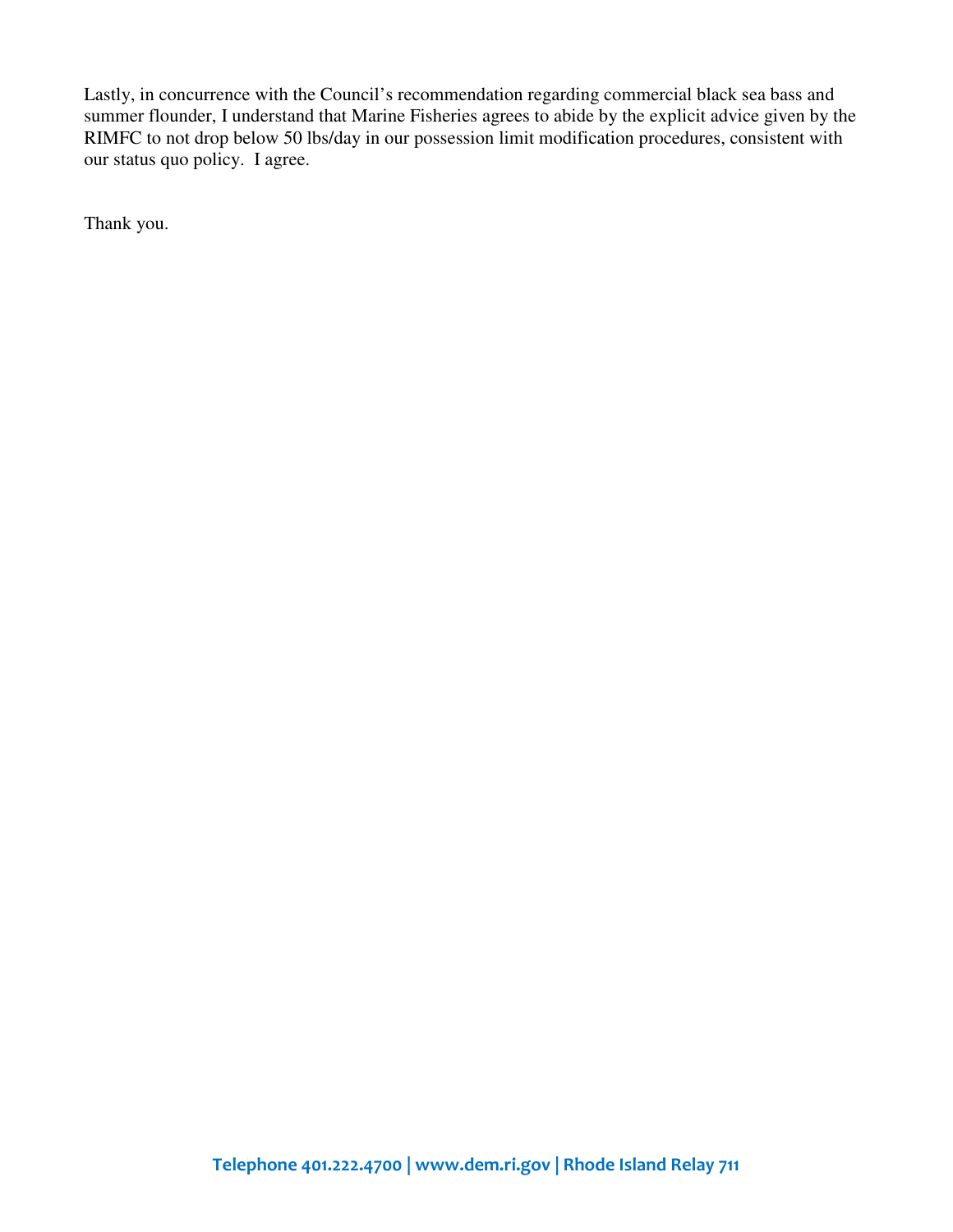

RHODE ISLAND DEPARTMENT OF ENVIRONMENTAL MANAGEMENT

DIVISION OF FISH & WILDLIFE / MARINE FISHERIES Three Fort Wetherill Road Jamestown, Rhode Island 02835

# INTER-OFFICE MEMO

- TO: Janet Coit, Director
- FROM: Jason McNamee, Chief
- DATE: December 10, 2015
- SUBJECT: Request for decision regarding proposed amendments to the RI Marine Fisheries regulations that were the subject of a public hearing conducted on November 16<sup>th</sup>, and deliberated by the RI Marine Fisheries Council at their December  $7<sup>th</sup>$  meeting.

## 1. **Hearing item #1a - Commercial Summer flounder:**

- Background: 2016 projected commercial quota = decrease of 445,538 lbs  $(\sim 30\%)$ .
- Options presented at hearing:
- Option 1: Status quo.
- o Option 2: Reductions in starting possession limits to avoid closures.

|                 | Min.<br>size | Quota | Sub-period            | Poss. limit<br>(lbs/vsl/day) | Aggregate poss.<br>(lbs/vsl/wk) |
|-----------------|--------------|-------|-----------------------|------------------------------|---------------------------------|
| <b>Option 1</b> | 14"          | 54%   | Winter $(1/1 - 4/30)$ | 200 lbs                      | 2,000                           |
| - Status        |              | 35%   | Summer $(5/1 - 9/15)$ | 100 lbs                      | 700                             |
| Quo             |              | 11%   | Fall $(9/16 - 12/31)$ | 200 lbs                      | No aggregate                    |
| <b>Option 2</b> | 14"          | 54%   | Winter $(1/1 - 4/30)$ | 200 lbs                      | 1,400                           |
|                 |              | 35%   | Summer $(5/1 - 9/15)$ | <b>50 lbs</b>                | 350                             |
|                 |              | 11%   | Fall $(9/16 - 12/31)$ | <b>100 lbs</b>               | No aggregate                    |

- o Option 3: Additional industry considerations brought forward:
	- Keep fishery open year round with no closures.
		- Decrease starting possession limit;
		- Allow possession limits to drop below 50 lbs/vsl/day;
		- Close Friday's.
- o Written comment: Bi-weekly aggregate during Winter sub-period @ 2,500 lbs/vsl/2 weeks.
	- **Council:** Motion passed unanimously:
- o 2,500 lb/vsl/2 weeks for Winter sub-period;
- o Friday and Saturday closure;
- o Noticed option 2 for Summer and Fall sub-periods;
- o Also possession limit no lower than 50 lbs/vsl/day;
	- •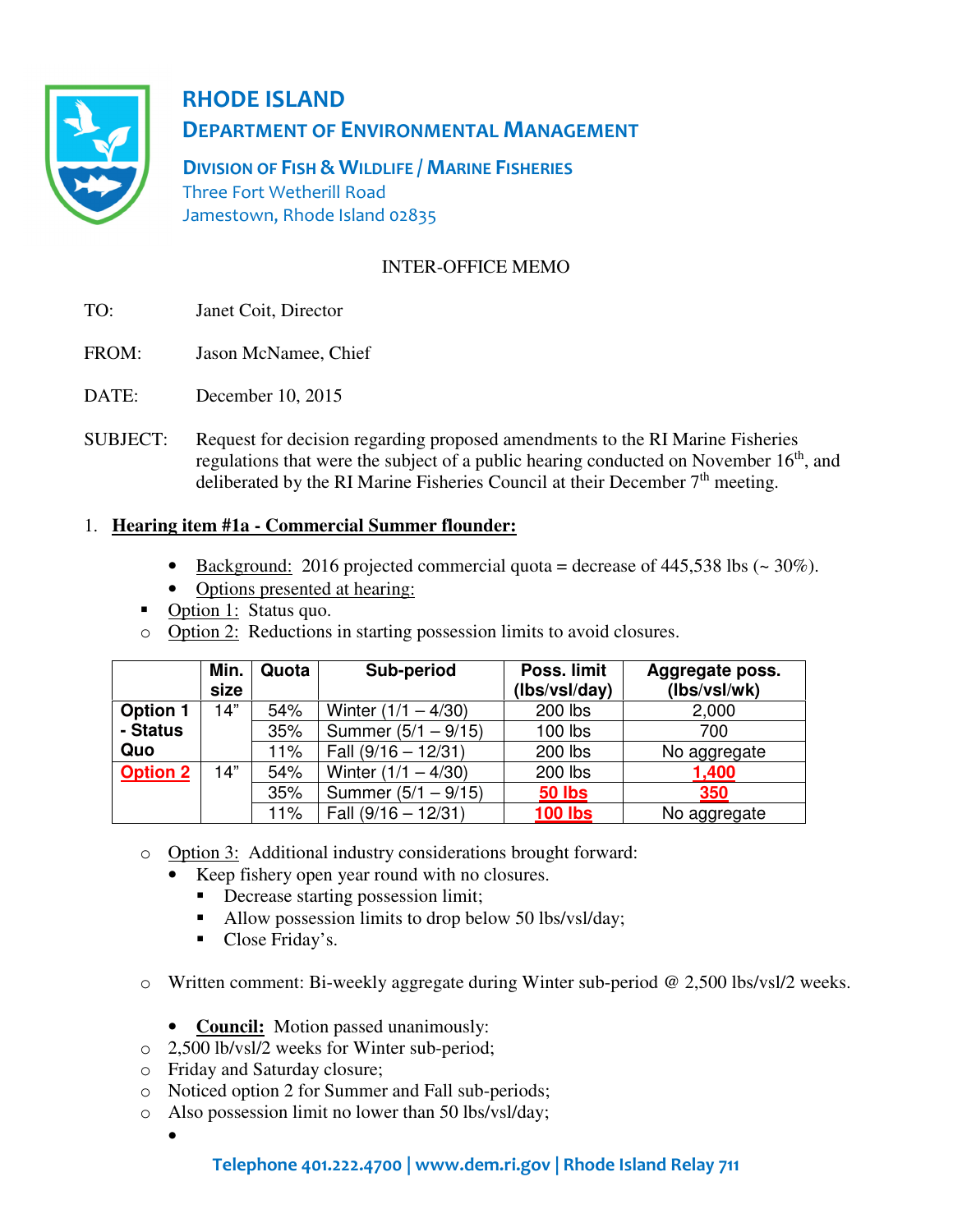## • **Marine Fisheries:**

- o 2,500 lb/vsl/2 weeks for Winter sub-period;
- o Starting possession limit of 50 lbs/vsl/day in Summer sub-period with Friday and Saturday closure;
- o Starting possession limit of 100 lbs/vsl/day in the Winter 2 sub-period;
- o Support Council recommendations as a viable solution to the decreased quota.
- $\circ$  The policy proposal of allowing possession limits to drop below 50 lbs/vsl/day (i.e., 25 lbs) was not supported by the Council, so Marine Fisheries will continue with its strategy of not dropping below 50 pounds in its possession limit modification procedures.
- o Marine Fisheries notes that if needed, adjustments may be made within an aggregate period to protect against large overages
- o Final proposed language as recommended by Council as follows:

#### Proposed language 7.7.2 Commercial:

(1) Winter sub-period: January 1 - April 30 annually:

(b) Possession limit between January 1 and the start of the Winter sub-period of the Aggregate Landing Program, annually:

(i) Vessels that possess a valid RI Summer Flounder Exemption Certificate (Exemption Certificate): Two hundred (200) pounds per vessel per calendar day.

(ii) Vessels that do not possess a valid Exemption Certificate: Two hundred (200) pounds per vessel per calendar day.

(c) Possession limit during the Winter sub-period of the Aggregate Landing Program, annually:

(i) Vessels not permitted in the Aggregate Landing Program but which possess a valid Exemption Certificate: Two hundred (200) pounds per vessel per calendar day. When 90% of the Winter sub-period quota has been harvested as determined by the DFW, the possession limit per vessel shall be one hundred (100) pounds per calendar day.

(ii) Vessels that do not possess a valid Exemption Certificate: Two hundred (200) pounds per vessel per calendar day. When 90% of the Winter sub-period quota has been harvested as determined by the DFW, the possession limit per vessel shall be one hundred (100) pounds per calendar day.

(iii) Aggregate Landing Program: 2,000 2,500 pounds per vessel per calendar week per each two week period as specified on the permit. The calendar week periodshall begin on Sunday at 12:00 AM and ends on the following Saturday at 11:59 PM. When 90% of the Winter sub-period quota has been harvested as determined by the DFW, the Aggregate Landing Program will terminate and the possession limit shall be one hundred (100) pounds per vessel per calendar day.

Telephone 401.222.4700 | www.dem.ri.gov | Rhode Island Relay 711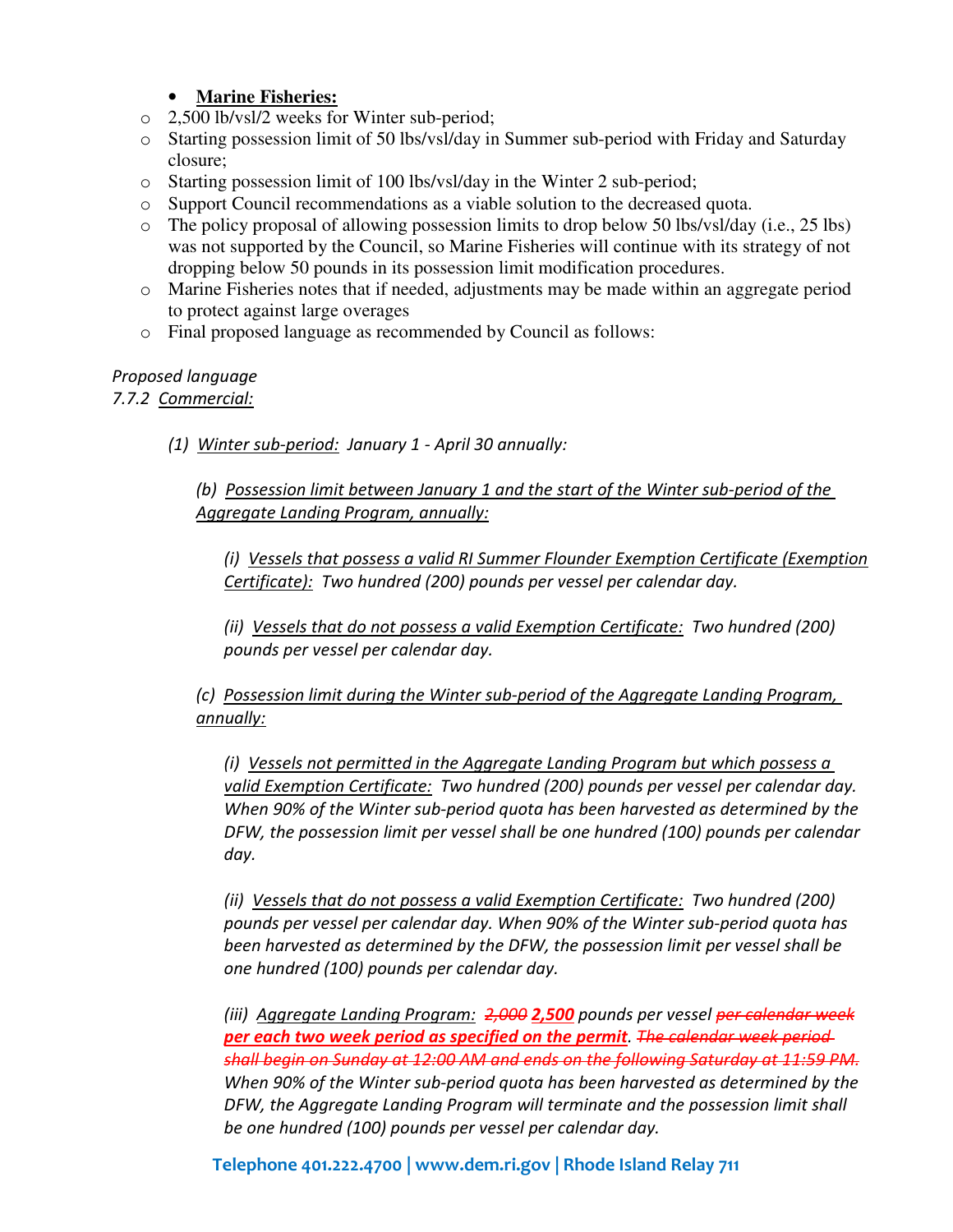(2) Summer sub-period: May 1 - September 15 annually:

(b) Possession limit between May 1 and May 31, annually:

(i) Vessels that possess a valid Exemption Certificate:  $\Theta$ ne hundred (100) Fifty (50) pounds per vessel per calendar day. The fishery is closed Friday and Saturday each week.

(ii) Vessels that do not possess a valid Exemption Certificate: One hundred (100) Fifty (50) pounds per vessel per calendar day. The fishery is closed Friday and Saturday each week.

(c) Possession limit during the Summer sub-period of the Aggregate Landing Program, annually:

(i) Vessels not permitted in the Aggregate Landing Program, but which possess a valid Exemption Certificate: One hundred (100) Fifty (50) pounds per vessel per calendar day. The fishery is closed Friday and Saturday each week.

(ii) Vessels that do not possess a valid Exemption Certificate: One hundred (100) Fifty (50) per vessel per calendar day. The fishery is closed Friday and Saturday each week.

(iii) Aggregate Landing Program: Seven hundred (700) Three hundred fifty (350) pounds per vessel per week. The calendar week period shall begin on Sunday at 12:00 AM and ends on the following Saturday at 11:59 PM. When 80% of the Summer sub-period quota has been harvested as determined by the DFW the program will terminate and the possession limit per vessel shall be one hundred-(400) Fifty (50) pounds per calendar day. The fishery is closed Friday and Saturday each week.

- (3) Fall Sub-Period: September 16 December 31 annually:
	- (a) Target allocation: 11% of the annual quota.
	- (b) Possession limit:

(i) Vessels that possess a valid Exemption Certificate:  $\mathcal{F}_{\mathbf{W}\mathbf{Q}}$  hundred (200) One hundred (100) pounds per vessel per calendar day.

(ii) Vessels that do not possess a valid Exemption Certificate: Two hundred (200) One hundred (100) pounds per vessel per calendar day.

## 2. **Hearing Item #1b - Commercial Bluefish:**

Telephone 401.222.4700 | www.dem.ri.gov | Rhode Island Relay 711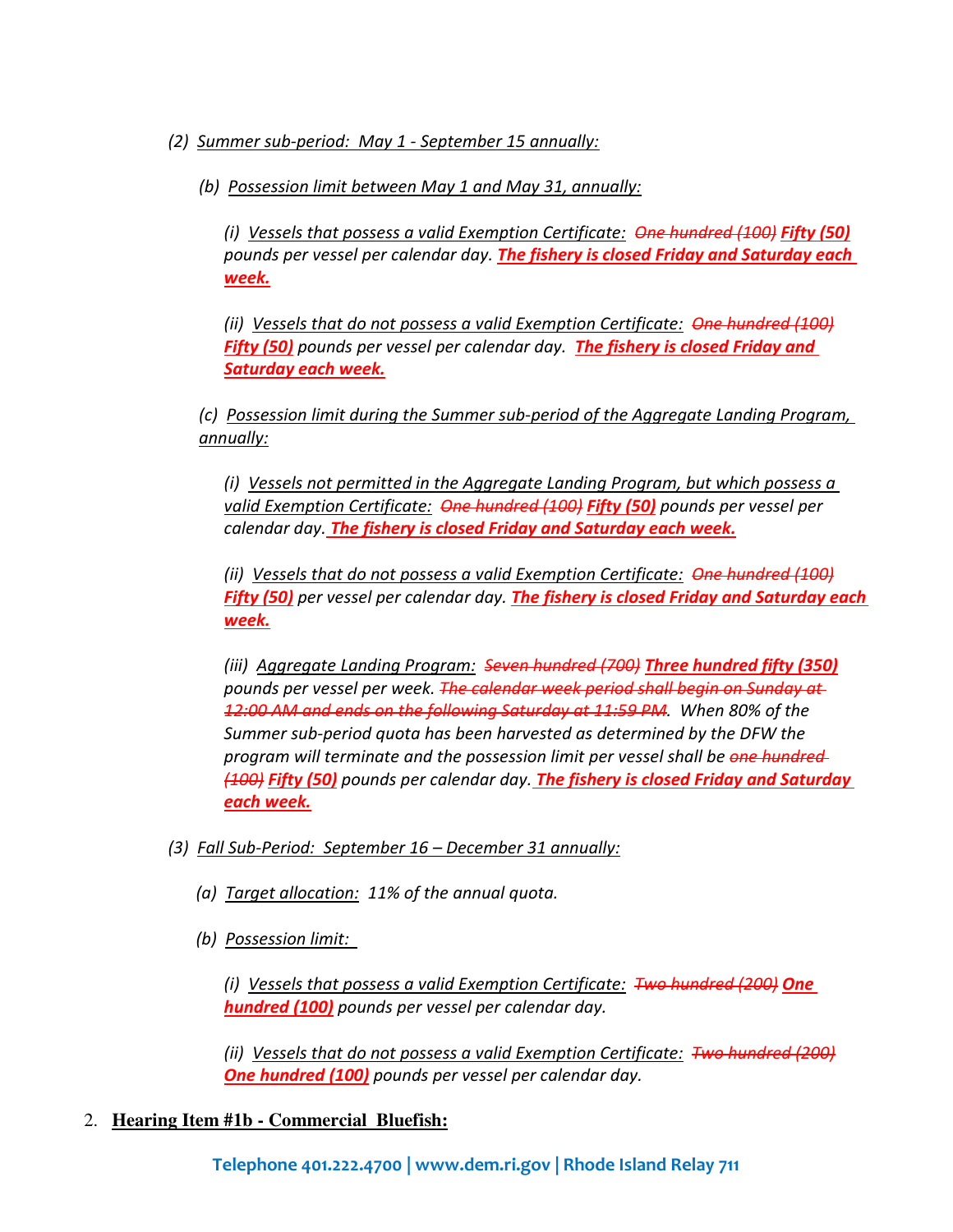- Background:
- o No closures in 2015 only due to quota transfers received from other states.
- $\degree$  2016 Projected Commercial Quota = decrease of 35,683 lbs ( $\sim$  10%).
	- 3 options presented at hearing:
- o Option 1: Status quo.
- o Option 2: Establish starting possession limit of 3,500 lbs/vsl/week to avoid closures

|                   | Sub-period    | <b>Allocation</b>        | Poss. Limit        |
|-------------------|---------------|--------------------------|--------------------|
| <b>Option 1 -</b> | $1/1 - 6/30$  | 50% of the annual quota  | Unlimited          |
| <b>Status Quo</b> | $7/1 - 12/31$ | 50% of the annual quota  | Unlimited          |
| <b>Option 2</b>   | $1/1 - 12/31$ | 100% of the annual quota | 3,500 lbs/vsl/week |

o Option 3: Industry Option - adopt a minimum size and three seasons with weekly possession limits as follows:

| Min. size | Sub-period      | Poss. Limit        |  |
|-----------|-----------------|--------------------|--|
|           | $1/1 - 4/30$    | 500 lbs/vsl/week   |  |
| 18''      | $5/1 - 11/15$   | 4,000 lbs/vsl/week |  |
|           | $11/16 - 12/31$ | 500 lbs/vsl/week   |  |

- Council: Unanimous vote in support of the industry option as proposed.
- Marine Fisheries:
	- Support industry option proposed.
	- Status quo would most likely result in closures towards end of year due to reduced quota.
	- Ouota transfers from other states to avoid closures remains uncertain and is therefore unreliable as a management tool to provide for additional quota.
	- To provide for quota tracking guidance since there was no allocation program offered, Marine Fisheries will develop a catch trajectory for the year to guide our understanding of catch rates, which will guide us as to our performance and any need to make a possession limit adjustment.

#### 3. **Hearing item #1c – Commercial Scup:**

- Background: 2016 Projected Commercial Quota = decrease of 167,909 lbs  $(~4\%)$
- Options presented at hearing: Option 1 Status quo
- Industry considerations/proposals:
- Support for status quo;
- Change starting possession limit in Summer sub-period to 2,500 lbs/week;
- Good deal of discussion at workshop but no other official proposals came forward
- Council: Unanimous vote in support of Status Quo.
- Marine Fisheries: Agree with remaining at status quo.
	- Important consideration, FFTs can still land a lot, but this adds variability in to the program

## Telephone 401.222.4700 | www.dem.ri.gov | Rhode Island Relay 711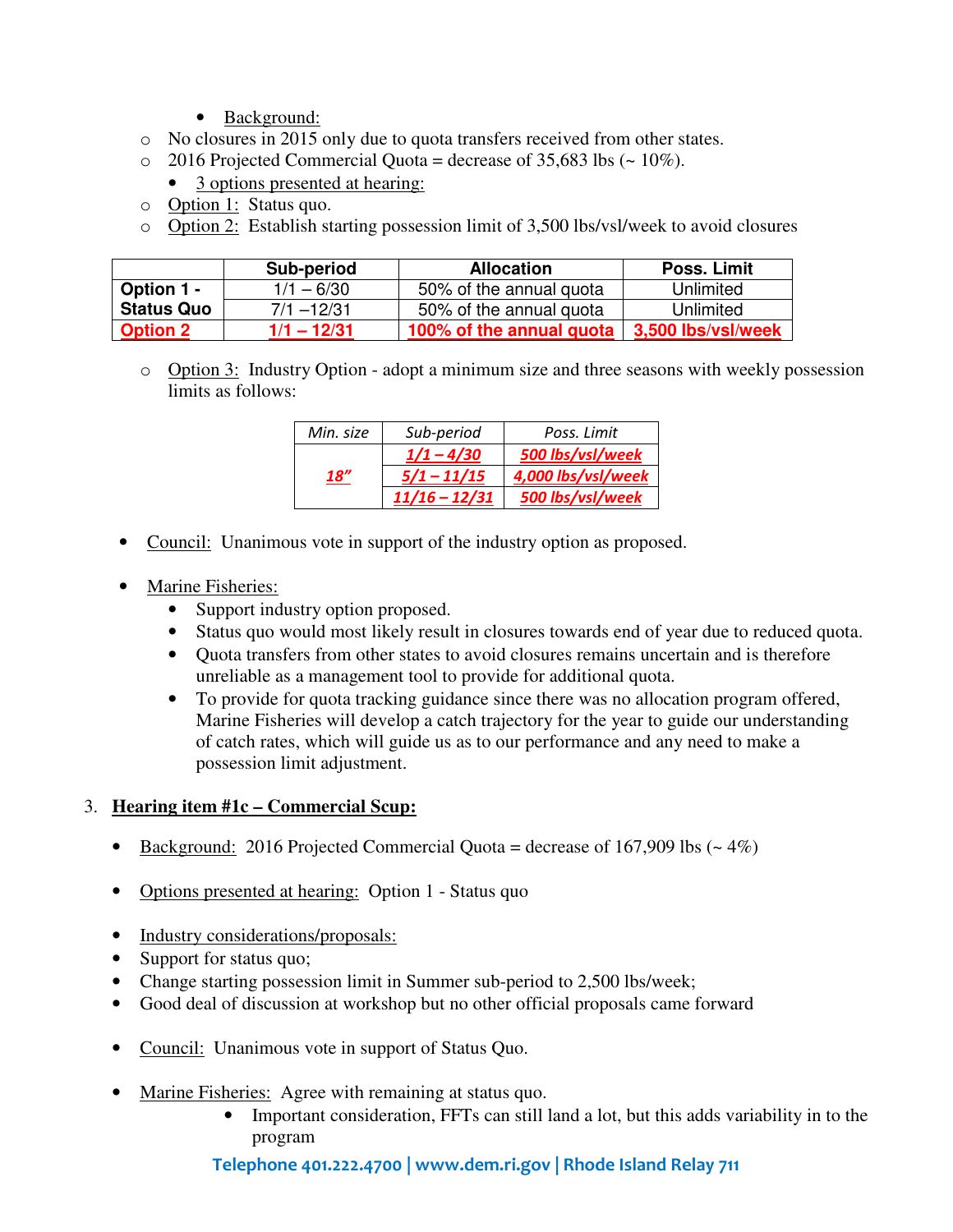• There continues to be an imbalance between FFTs and Gen Cat, therefore even if we dropped the possession limit, market effect may not occur because FFTs could still land at high rates driving price down

#### 4. **Hearing item #1d – Commercial Black sea bass:**

- Background: 2016 Projected Commercial Quota = increase of 59,317 lbs  $(20\%)$
- 2 options presented at hearing:
- o Option 1: Status quo.
- o Option 2: Establish aggregate program in order to provide for additional flexibility for commercial harvest
- Additional industry considerations:
	- o Establish year-round Aggregate program
	- o Establish Aggregate programs in winter sub-periods only (1/1 4/30; 11/1 12/31)
	- o Close Fridays
	- o Drop below 50 lbs/vsl/day to remain open
	- o Both support and opposition for Aggregate
	- o More quota in Summer sub-periods
	- o Start Sept. sub-period later in month
	- o Increase starting possession limit to 75 lbs/vsl/day

| Sub-period                        | Quota | Poss. limit                         |
|-----------------------------------|-------|-------------------------------------|
| $1/1 - 4/30$                      | 25%   | 750 lbs/vsl/day 1000 lbs/vsl/week   |
| $5/1 - 6/30$                      | 25%   | 50 lbs/vsl/day (closed on Friday's) |
| $7/1 - \frac{7}{31} \frac{9}{14}$ | 19.5% | 50 lbs/vsl/day (closed on Friday's) |
| $9/19/15 - 10/31$                 | 19.5% | 50 lbs/vsl/day (closed on Friday's) |
| $11/1 - 12/31$                    | 11%   | 100 lbs/vsl/day 250 lbs/vsl/week    |

• Council: Motion passed  $4 - 3$  as follows:

Do not drop below 50 pounds per day

- Marine Fisheries:
- o supports the proposal offered by the RIMFC with one exception
- $\circ$  While we would prefer to adopt the aggregate program during the Nov through Dec period as recommended by the Council, but given the performance of the fishery in 2015 and a short 8 day opening, Marine Fisheries is concerned that an aggregate during this period would lead to a large overage as we might not be able to adjust in time given the nature of how an aggregate program works. It is too risky a management program at this time and will be so until the quota increases beyond its current level.
- $\circ$  RIMFC discussed possibility of reallocation, but did not act on the idea, therefore Marine Fisheries does not recommend reallocation in to the summer periods as we were not provided with any guidance on how to reallocate.
- o One other item of note is that the Council vote was split. The split was due to some Council members preferring to drop below 50 pounds possession limit if needed (recreational representatives) while the other half did not support this.